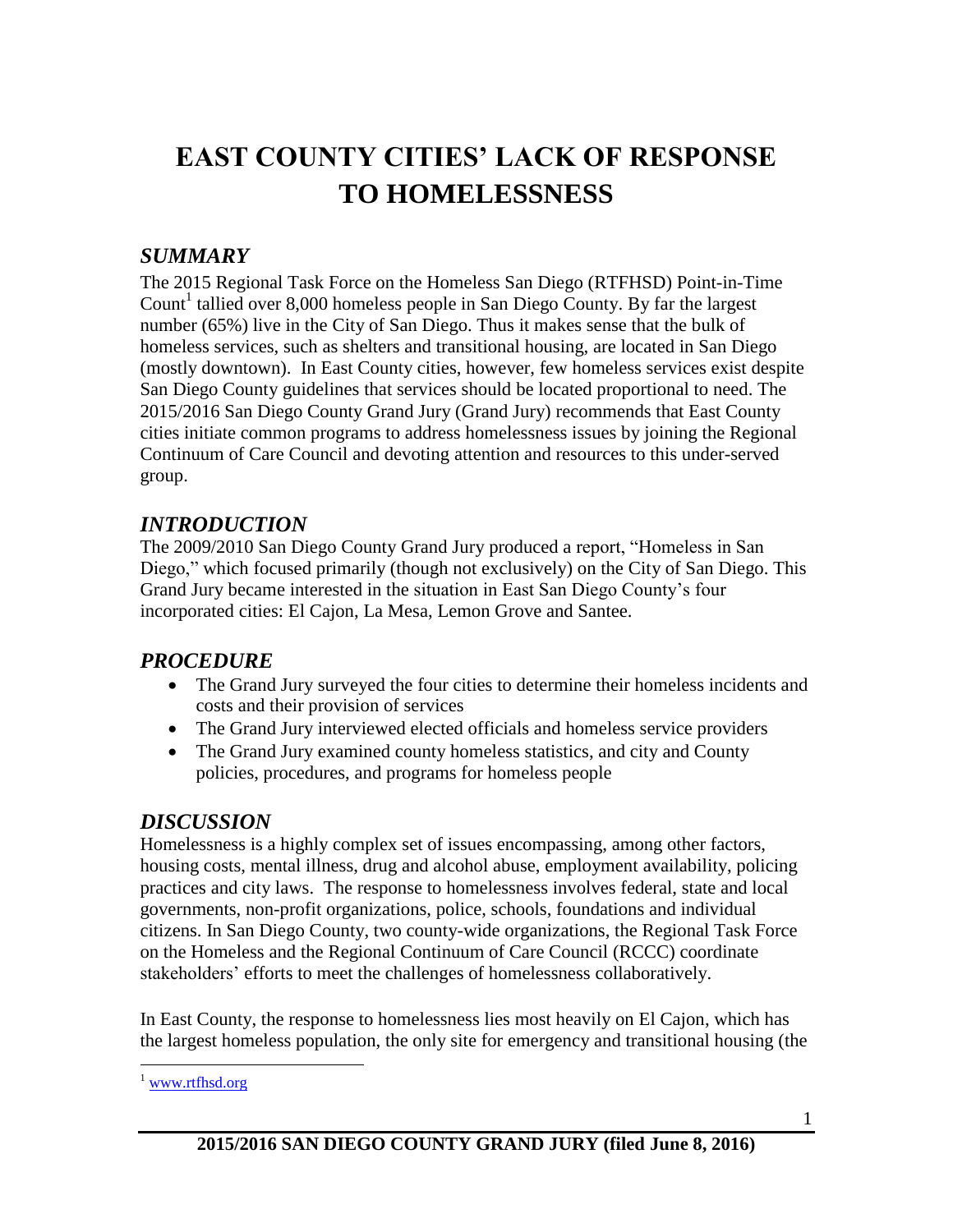East County Transitional Living Center [ECTLC]), and a concentration of low-cost motels.

For the past several years, the El Cajon City Council's primary response to its homeless population has been to appropriate Community Development Block Grant (CDBG) funds to ECTLC for emergency shelter (\$75,000 in the 2015-2016 fiscal year, \$100,000 in 2016-2017). At a daily room rate of \$49.50, the grant funds about 1,500 nights of lodging – an average of eight rooms per night – primarily between October and March according to ECTLC. El Cajon's second major response to homelessness has been to provide cityowned space for Crisis House, Inc. at no cost (estimated by the city as a \$91,000 value). El Cajon reports participation in the RCCC, but not as a municipal member<sup>2</sup>.

Of the other three East County cities, Santee appropriated \$2,000 of its Community Development Block Grant to Crisis House this fiscal year; it reports participating in the RCCC, but is not a municipal member. Neither La Mesa nor Lemon Grove appropriates city funds for homelessness issues, nor participates in the RCCC.

The RCCC Governance Board has just two East County members, a faith community member, and a service provider who oversees programs in two southern California counties. There are no East County elected officials on the Board.

Given this meager participation in regional efforts, it is not surprising that no East County city has sought or received U.S. Department of Housing and Urban Development (HUD) grants for homelessness programs. In March 2016, HUD released almost \$15,000,000 in homelessness-related grants to San Diego County organizations and cities. Of the fiftyfive programs funded, just one is located in East County cities: Crisis House in El Cajon will receive \$192,211 for Domestic Violence Transitional Housing and \$414,891 for its Journey Home program (also focused on domestic violence clients). This compares with ten in North County and three in South Bay.

El Cajon and La Mesa Police Departments responded to a request for information on the number and costs of incidents with homeless people. For 2014, El Cajon Police Department reported 655 arrests and 2,568 calls for service, at an estimated cost of \$411,184; La Mesa, 1,761 incidents at a cost of \$269,134. Neither the San Diego County Sheriff's Department Santee Station nor the Lemon Grove Substation provided data, but the December 14, 2015 San Diego County News Center<sup>3</sup> reported that 10% of calls from the Sheriff's Santee Station involved homeless people. To respond to the need, the Sheriff's Department recently added a Homeless Outreach Team to its East County operations.

 $\overline{a}$ 

<sup>&</sup>lt;sup>2</sup> Membership requires groups to contribute \$50 per year, commit to the RCCC Mission, and agree to participate in RCCC'S work as evidenced by regular participation in meetings or subgroups. <sup>3</sup><http://www.countynewscenter.com/news/county-homeless-outreach-team-launched-east-county>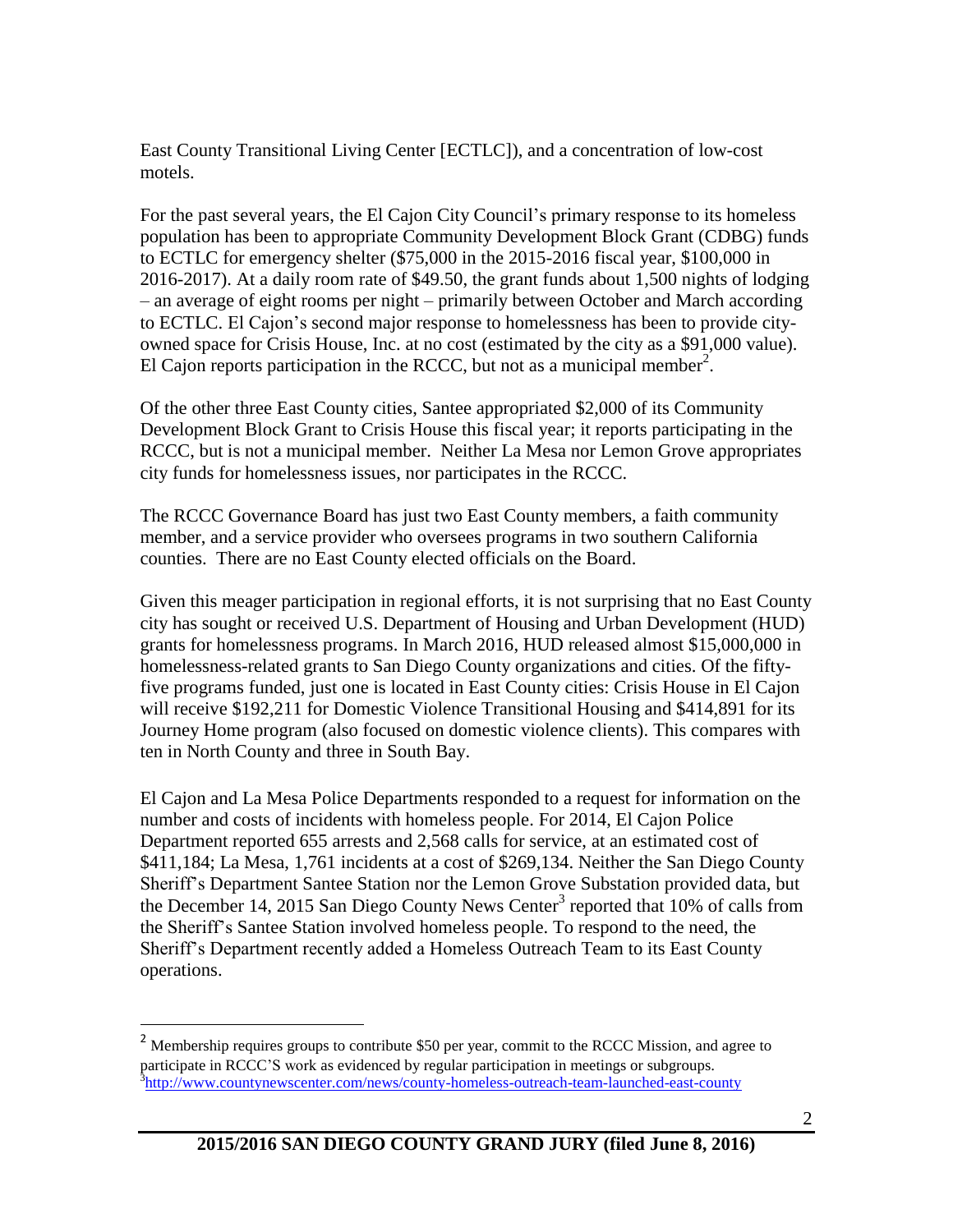In short, homelessness results in serious costs for East County police and sheriffs. The El Cajon Police Department's survey response included this statement: "In order to effectively deal with the homeless population, the El Cajon Police Department believes there is a significant need for on-going, year round housing and support services for the homeless<sup>"</sup>

#### *FACTS AND FINDINGS*

*Fact*: The RTFHSD Point-in-Time Count 2015 listed these figures for East County cities:

- El Cajon: Emergency Shelter: 202. Supportive Housing: 0. Transitional Housing: 318. Sheltered total: 520. Unsheltered: 191. Total: 711
- Santee: Sheltered: 0. Unsheltered: 30. Total: 30
- La Mesa: Sheltered: 0. Unsheltered: 19. Total: 19
- Lemon Grove: Sheltered: 0. Unsheltered: 11. Total: 11

*Fact:* The El Cajon City Council appropriated \$75,000 of CDBG funds for the emergency shelter at ECTLC for the 2015-2016 fiscal year and \$100,000 for 2016-2017. The \$49.50 daily rate charged to the city grant provides about 1,500 nights of lodging in fiscal 2015-2016. The ECTLC expends these funds from October through March, for an average of eight rooms per night.

*Fact:* The shelter programs cited in the RTFHSD report include:

- Center for Community Solutions Project Safehouse and Next Step-East, serving domestic violence clients
- Crisis House, serving domestic violence clients, families with children, and people with disabilities
- ECTLC, through one-year Christian discipleship programs, serving 402 individuals and 54 families (174 children and adults) in 2015, and a Transitional Living program serving 73 families (207 adults and children) in 2015
- Home Start, Inc., Hotel/Motel Voucher Program East, serving families with children
- Interfaith Shelter Network East County, serving approximately twelve people per week for about six months
- Volunteers of America, serving people with disabilities, mentally ill clients and veterans

*Fact*: According to figures supplied by the El Cajon Police Department, costs for arrests and calls dealing with homeless people are estimated at \$411,000 for 2014. The La Mesa Police Department estimates its homeless-related costs for 2014 at \$269,000.

*Fact:* The Sheriff's Department estimates that about 10% of all calls for service in Santee relate to homeless people.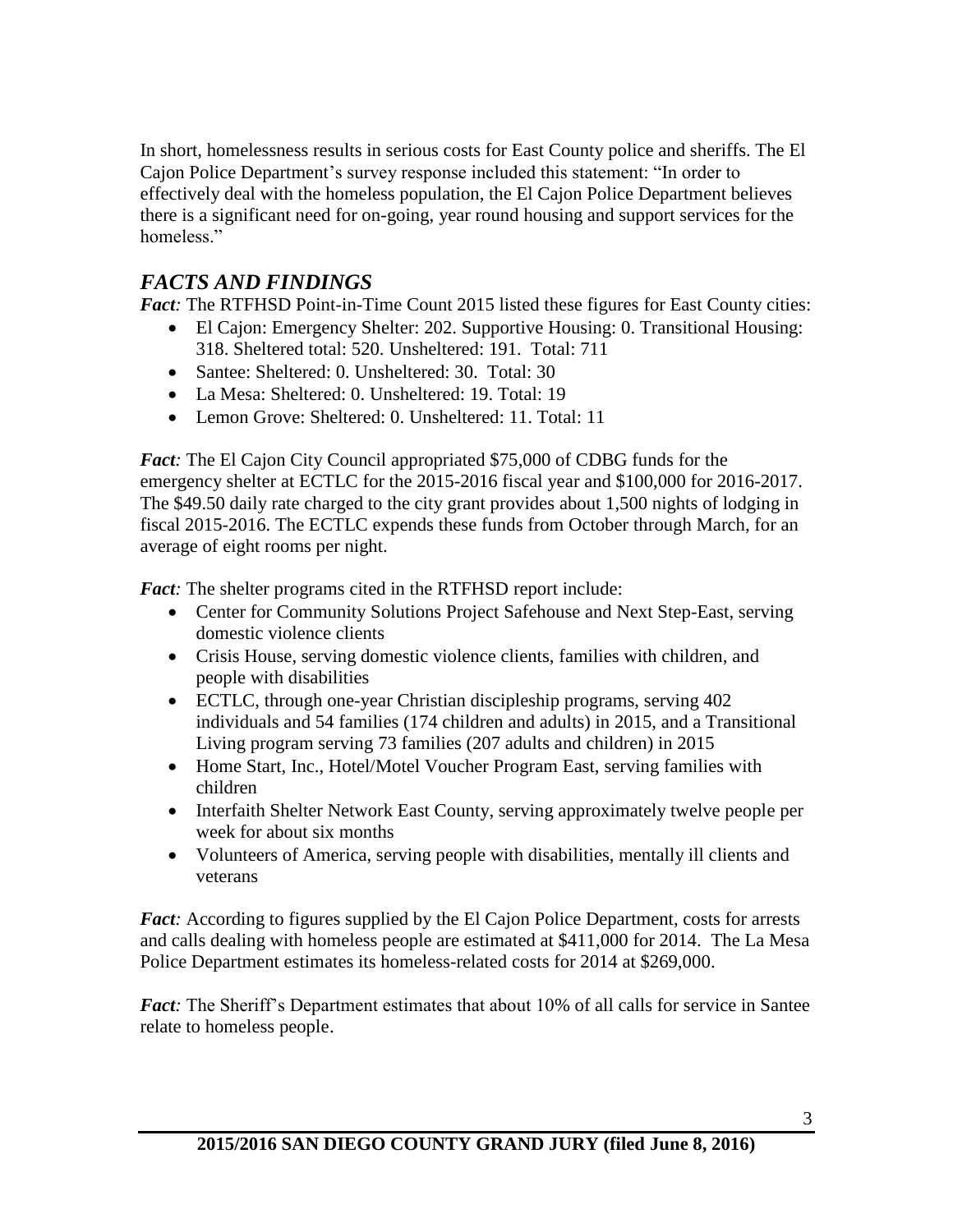*Fact*: In fall 2015, the Sheriff's Department and the County of San Diego's Department of Health and Human Services launched the East Regional Homeless Outreach Team (HOT), based at the Sheriff's Santee Station.

**Finding 01**: East County emergency and transitional housing is available only in El Cajon and exists primarily for families with children, victims of domestic violence, veterans, the mentally ill, and those willing to join a one-year Christian discipleship program.

*Fact*: The Regional Continuum of Care Council has no East County municipal members.

*Fact*: El Cajon, La Mesa, Lemon Grove, and Santee all reported receiving no county monies for dealing with homeless issues in the current fiscal year.

*Fact:* The San Diego County Board of Supervisors Comprehensive Homeless Policy states, "The County supports the equitable distribution of facilities and services throughout the Region so that no one jurisdiction or community is impacted by providing more than its fair share of facilities and services."

**Finding 02**: East County cities have marginal involvement in homeless issues.

#### *RECOMMENDATIONS*

**The 2015/2016 San Diego County Grand Jury recommends that the Mayors and City Councils of El Cajon, La Mesa, Lemon Grove, and Santee:**

- **16-58: Initiate coordinated homelessness-related efforts to increase prevention, shelter, and transitional housing services in East County.**
- **16-59: Join the Regional Continuum of Care Council and participate in its work.**

### *REQUIREMENTS AND INSTRUCTIONS*

The California Penal Code §933(c) requires any public agency which the Grand Jury has reviewed, and about which it has issued a final report, to comment to the Presiding Judge of the Superior Court on the findings and recommendations pertaining to matters under the control of the agency. Such comment shall be made *no later than 90 days* after the Grand Jury publishes its report (filed with the Clerk of the Court); except that in the case of a report containing findings and recommendations pertaining to a department or agency headed by an elected County official (e.g. District Attorney, Sheriff, etc.), such comment shall be made *within 60 days* to the Presiding Judge with an information copy sent to the Board of Supervisors.

Furthermore, California Penal Code §933.05(a), (b), (c), details, as follows, the manner in which such comment(s) are to be made: